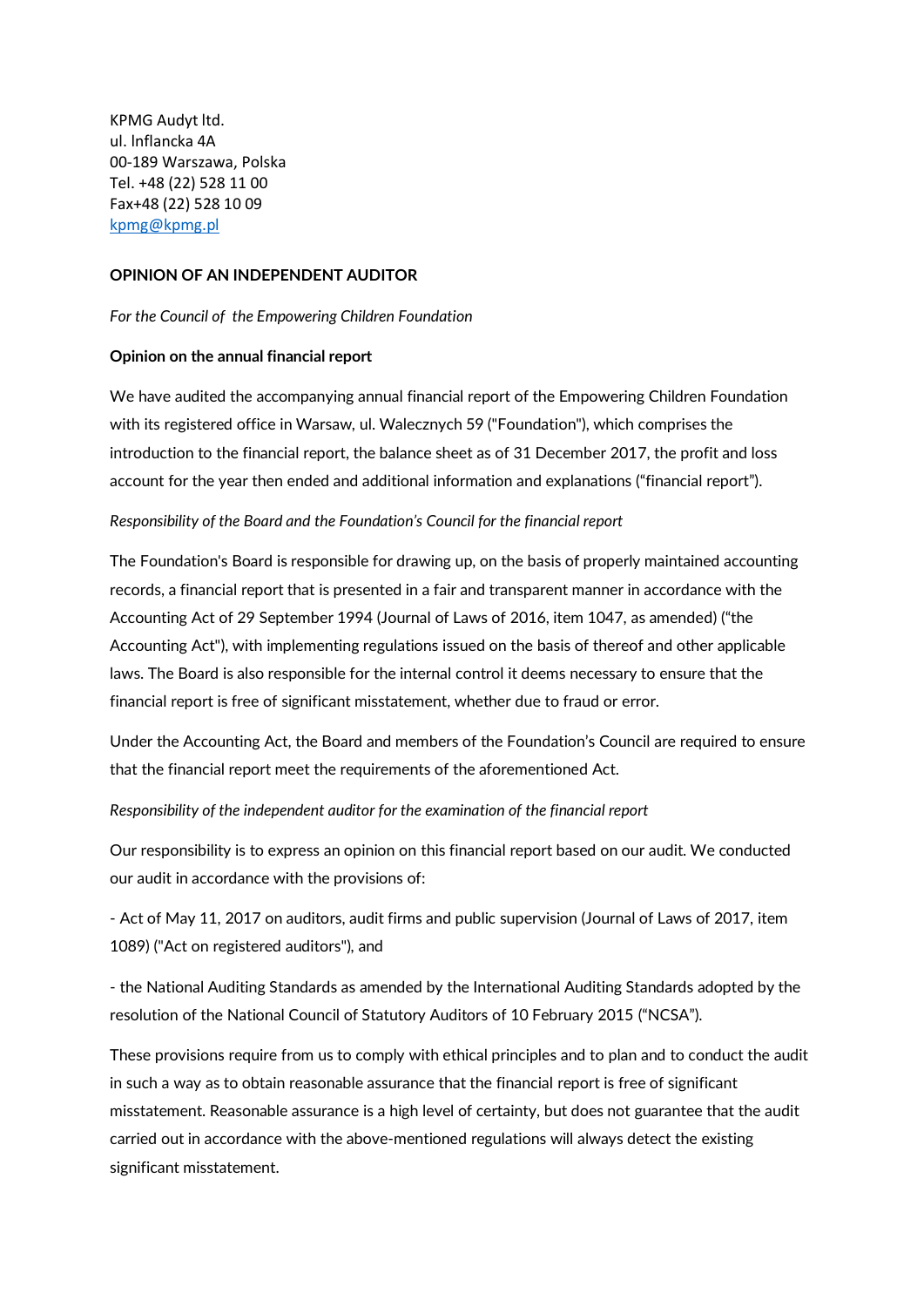Misstatements may arise from fraud or error and are considered significant if it is reasonable to expect that each individually or jointly could influence business decisions of users taken on the basis of this financial report. The risk of failing to detect significant misstatement resulting from fraud is higher than the risk of failing to detect significant misstatement due to error, because the risk of fraud may include collusion, forgery, deliberate omissions, misleading or omission of internal control system.

The scope of the audit does not include ensuring the future viability of the Foundation, nor the effectiveness or efficiency of conducting its affairs by the Foundation's Management Board, currently or in the future.

An audit involved performing procedures to obtain audit evidence about the amounts and information disclosed in the financial report. The choice of audit procedures depends on our judgment, including the assessment of the risk of significant misstatement of the financial report due to fraud or error. In assessing this risk, we take into consideration the internal control relevant to the preparation of the financial report, which is believed to be reliable and transparent, in order to design audit procedures that are appropriate to the circumstances and not to express an opinion on the effectiveness of the Foundation's internal control. The audit also includes assessment of the appropriateness of accounting policies used and the reasonableness of estimates made by the Board of the Foundation, as well as assessment of the overall presentation of the financial report.

We believe that the audit evidence we have obtained is sufficient and appropriate to provide our opinion.

#### *Opinion*

In our opinion, the accompanying financial report of the Empowering Children Foundation:

• provides a fair and clear picture of the material and financial standing of the Foundation as of 31 December 2017, financial performance for the financial year ended on that date, in accordance with the Accounting Act and the regulations issued thereunder and the accounting principles (policy) adopted;

• was prepared on the basis of properly maintained, in all material aspects, accounting books;

• is consistent, in all material respects, as to its form and content with legal regulations and provisions of the Foundation's Articles of Association.

On behalf of KPMG Audyt ltd.

Registration No. 3546